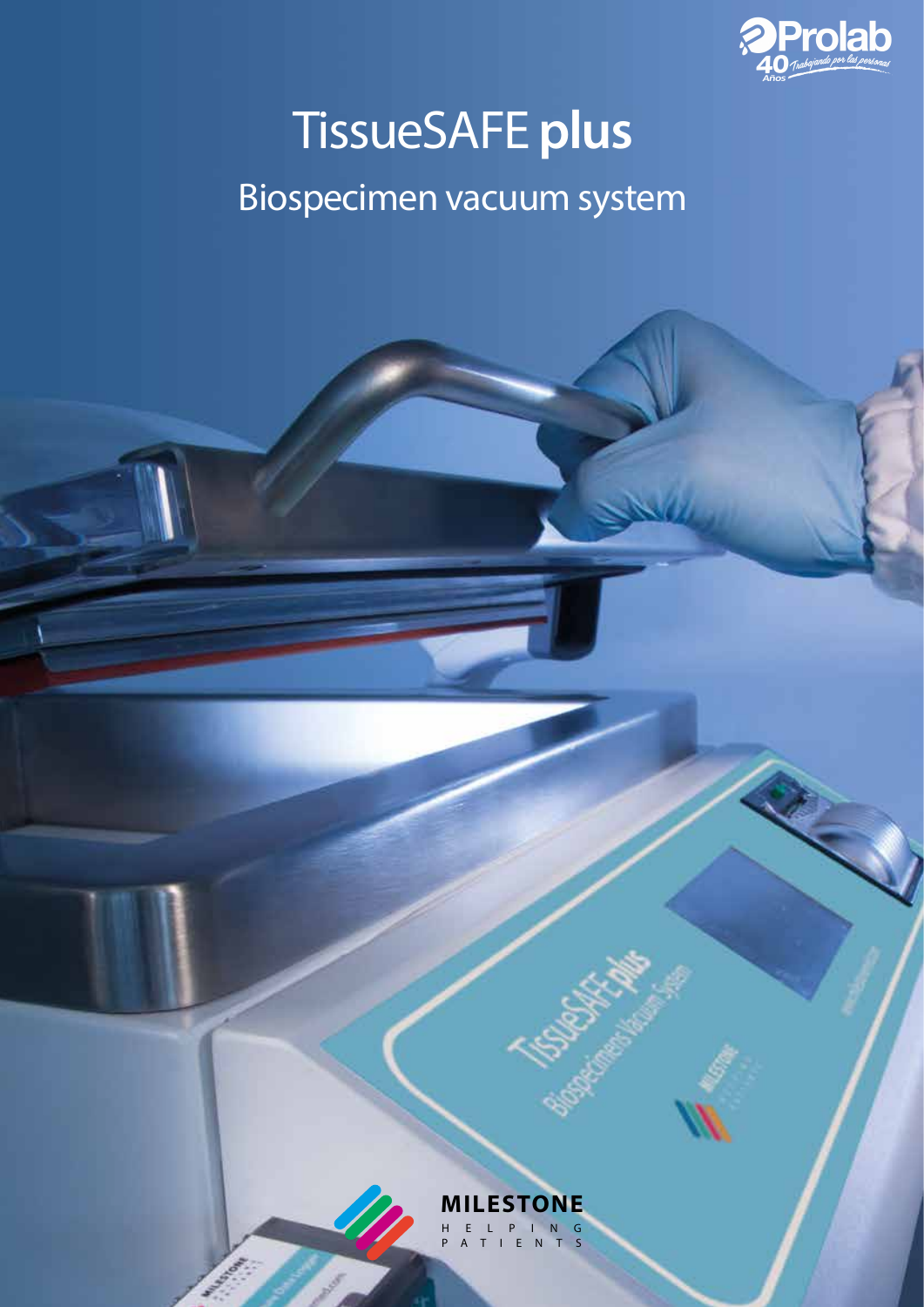### **Problem:** formalin in surgery suites.

The International Agency for Research on Cancer (IARC<sup>1</sup>) has classified formaldehyde as a class 1 carcinogen. On December 2013 the EU-REACH adopted a decision to reclassify formaldehyde as a Cat. 1B carcinogen and Cat. 2 mutagen under the EU CLP Regulation. The new classification entered into force on 1 April 2015.

As a Cat. 1 carcinogen, formaldehyde use will be regulated by the restrictive Carcinogens Directive in EU workplaces.

This new classification is encouraging health authorities, surgical staff, pathologists and histotechnicians to look for ways to eliminate the substance from work environments. Critical exposure points for facility personnel are in the operating suites and in the transfer of tissues in formalin to the pathology lab.

#### **Current drawbacks**

- Mounting concerns from surgical and pathology staff regarding the health effects of formalin exposure.
- Facilities can incur significant costs and downtime as a result of a formalin spill.
- Use of formalin can inhibit proper molecular testing.
- Inconsistent documentation of fixation start times from surgery and remote sites.

### **Solution**: elimination of formalin with TissueSAFE plus.

- TissueSAFE plus is an innovative vacuum system which solves the problem of eliminating formalin in the operating theatre and allows a controlled formalin-free transfer of biospecimens to the laboratory. Immediately after excision, specimens are transferred to an adjacent room where the TissueSAFE plus<sup> $2,3$ </sup> is installed. Tissue is placed into sterilized specimen bags and sealed under vacuum.
- The sealed specimen bag is then placed into a refrigerated transfer box f at 4 °C.
- A dedicated data logger can be activated at the start of the shift and then placed into the transfer box to continuously monitor and document tissue temperature and transfer time from the surgery suite to the histology lab.
- Specimens arrive (as "fresh" to the laboratory), fixation procedures can now start under controlled conditions in the laboratory.

#### **Benefits**

- No formalin fumes.
- Specimens are held in "as fresh" conditions.
- No spilling.



European Patent EP2 070 410 B1

US Patent US 8,110,346B1

- Original specimen colors are preserved.
- Drying of tissues is eliminated.
- Autolytic process is slowed down.

*3 Vacuum-based preservation of surgical specimens: An environmentally-safe step towards a formalin-free hospital Di Novi C, Minniti D, Barbaro S, Zampirolo MG, Cimino A, Bussolati G. Sci Total Environ. 2010 Jul 15; 408(16):3092-5.*

*<sup>1</sup> InternationalAgencyforResearchonCancer(2006)Monographsonthe evaluation of Carcinogenic Risk to humans, vol 88. IARC, Lyon, France*

*<sup>2</sup> Tissue transfer to pathology labs: under vacuum is the safe alternative to formalin. G. Bussolati, L. Chiusa, A. Cimino, G. D'Armento. Virchows Arch. (2008) 452:229-231*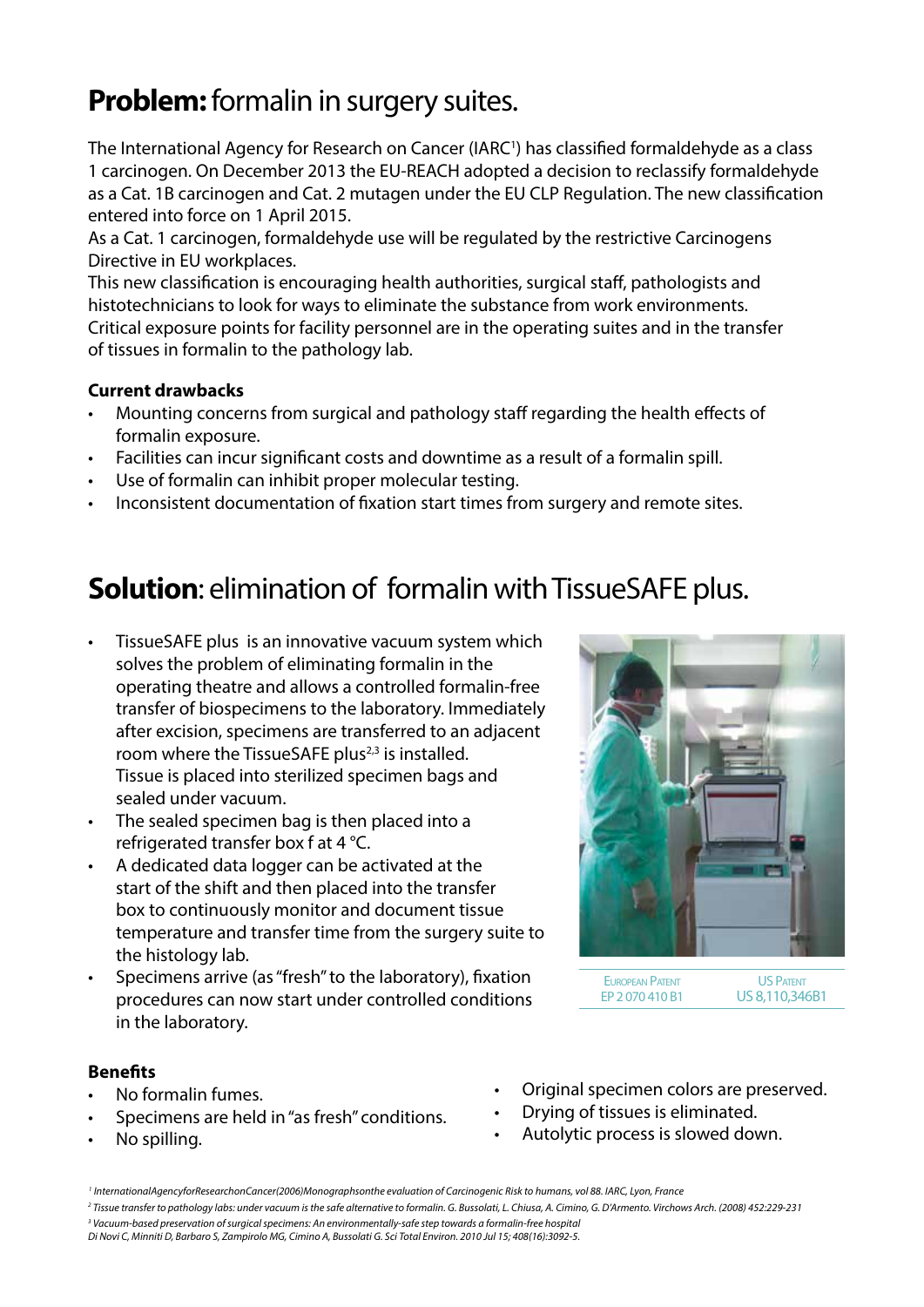### **How to eliminate** formalin in surgical suites.



**1**

#### **Activation of data logger**

*At the b*e*ginning of the shift activate (1) the data logger to continuously monitor time and temperature. Place data logger (2) in the transfer cart at 2-4 °C. chamber and close cover (3).*

### **Formalin fixation? Yes**

**Your choice of fixation protocols**

**8**

Selected blocks are inserted in cassettes for fixation in formalin under controlled conditions (eg. FixSTATION)

#### **Molecular studies? Yes**

Specimen can be fixed in an ethanol based molecular fixative (eg. FineFIX).

**Tissue banking? Yes**

Selected blocks can be frozen for tissue banking.



**7**

#### **Improved work conditions in grossing area**

*Upon arrival, bags are opened. Tissue colors are preserved in a life-like state, allowing better visualization. Specimens can be documented through a macro imaging system (MacroPATH pro-x). After grossing, archive tissue can be placed in the same specimen bag with formalin automatically added for storage purposes (SealSAFE).*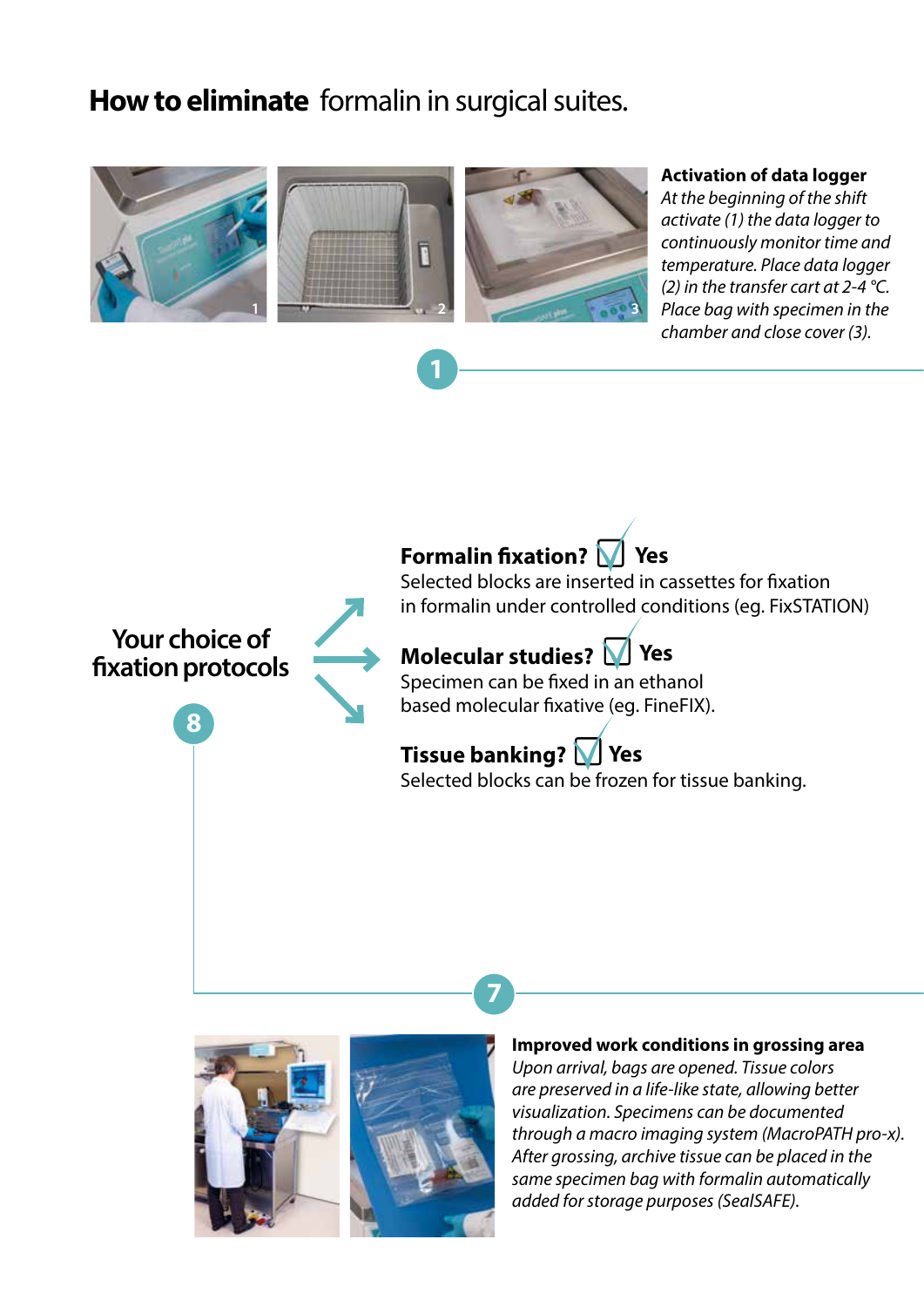### **How to control fixation**: start with fresh tissues in your lab!

PROCESSING

**Vacuum sealing of the** 

*Specimens are placed in single* 

**specimens**







**Complete documentation** *Download relevant* 

**6**

*specimen data (time/ temperature), review case reconciliation, and print reports; all from the grossing station.*

| - -                                          |                                                                                                    |   |  |
|----------------------------------------------|----------------------------------------------------------------------------------------------------|---|--|
|                                              |                                                                                                    |   |  |
|                                              |                                                                                                    |   |  |
|                                              |                                                                                                    |   |  |
|                                              |                                                                                                    |   |  |
| $-111$<br>---                                |                                                                                                    |   |  |
| Ŧ<br>-                                       |                                                                                                    |   |  |
| $\sim$<br>-<br><b>STAR</b>                   | .                                                                                                  |   |  |
| -<br>٠                                       | The contract of the contract of the con-<br>---------------                                        |   |  |
| $\overline{\phantom{a}}$<br>÷<br>$\sim$<br>- | _____________<br>a colonization of the state of the state.<br>Filed a firmed in the could reliable |   |  |
| $\sim$<br><b>Links</b>                       | <b>HAMMIT ATTACHMENT</b>                                                                           |   |  |
| $\sim$                                       | a decision in the Automotive Controller<br>_______                                                 | . |  |
| $-$                                          | ______<br>____                                                                                     |   |  |
| -                                            | <b>CONTRACTOR</b><br>v                                                                             |   |  |
| .<br><br>$\sim$                              | ۰.                                                                                                 |   |  |

#### **Full documenting of vacuum sealing**

*A label is printed with name of hospital ID code of the specimen, date, time and all relevant information. The label is glued to the sealed bag.*



#### **Collecting specimens in the transfer cart**

*During the surgery hours, vacuum sealed specimens are collected*



#### **From the surgery suite to the histopathology lab**

*Three transfer modules are available: 1. Basic - 2. Large volume with UPS power supply - 3. For car transfer*





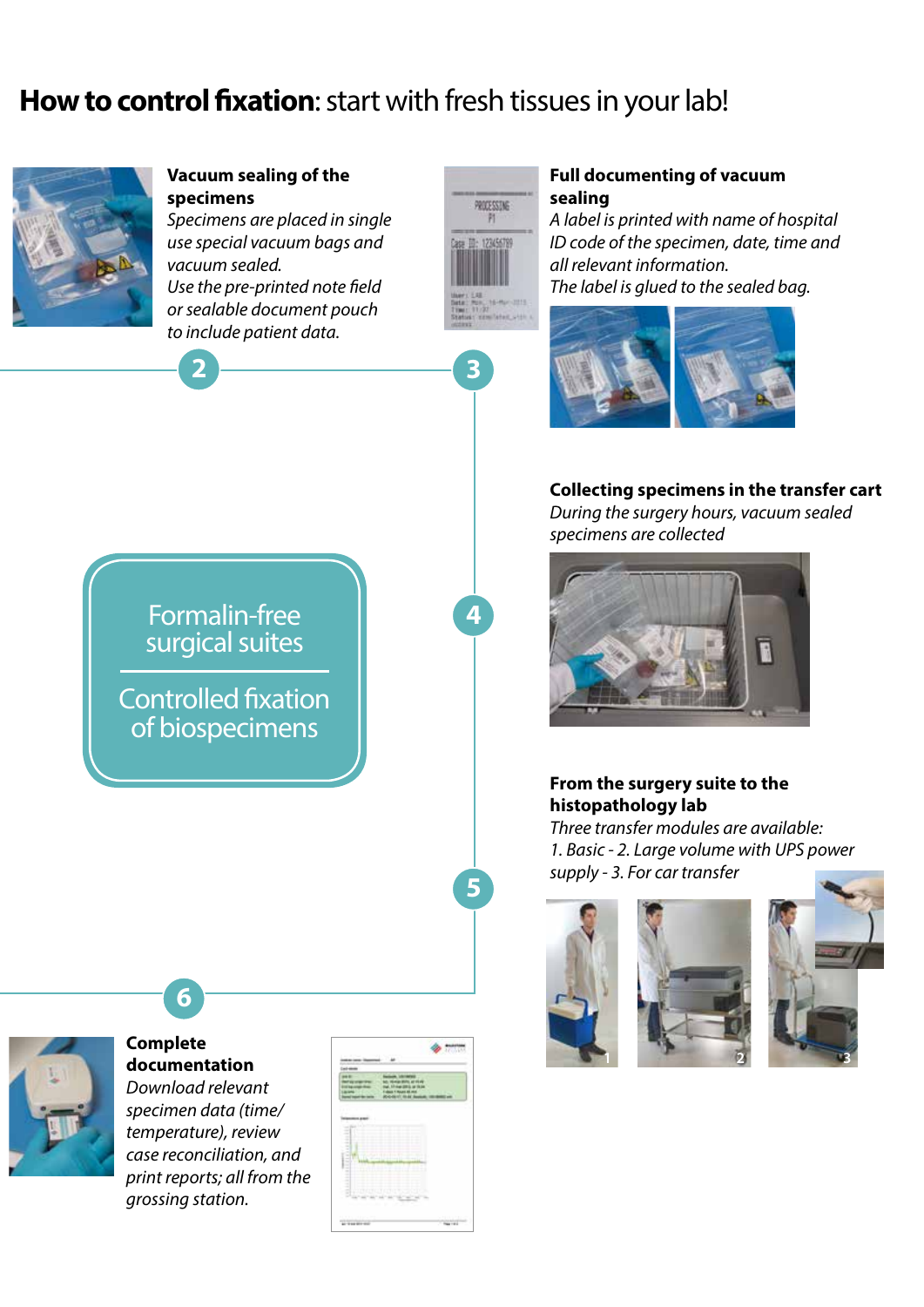### **Optimal morphological preservation** for up to 72 hours

#### **All tissues specimens.**

All tissue types<sup>4</sup> have been preserved under vacuum (colon, gall bladder, spleen, kidney, thyroid, breast etc...) for up to 48-72 hours with optimal histological preservation<sup>5</sup>.

#### **Excellent H&E, HC, IHC, FISH staining properties.**

Over a thousand cases, using vacuum preservation, were tracked at the Molinette University Hospital in Turin, Italy. Morphological preservation and immunohistochemical reactivity were excellent and no adverse effects from the process were noted.





*H&E*

*Adenocarcinoma of the colon. The specimen was kept under vacuum at 4°C for 48h, then routinely processed with formalin fixation and paraffin embedding. The structure is preserved and diagnosis is feasible. H&E x 150*



#### *IHC*

*Infiltrating ductal carcinoma of the breast. The tissue specimen, removed on Friday afternoon, was kept under vacuum at 4°C untill Monday morning (64h), then routinely grossed, fixed and processed. The histological structure is well preserved. Staining for HER2 antigen (Herceptest TM by DAKO) shows a continuous membrane staining in >30% of cells (3+score).*



*FISH Infiltrating ductal carcinoma of the breast. Tissue specimen kept (at the surgical theatre) for 64h under vacuum, at 4°C. Dual-color FISH demonstrates amplification of HER 2 gene (red signal).*

#### **Molecular studies. Biobanking.**

The quality of RNA preservation is of course related to the time of processing, but even tissues kept under vacuum at 4°C for 48 hours provided nucleic acids of acceptable quality<sup>3</sup>.

This finding is in agreement with reports on the stability of RNA in non-fixed surgical specimens kept on ice<sup>4</sup>.

Colon mucosa either (A) frozen immediately after removal or (B) preserved under vacuum at 4°C for 48 h. (a) shows 1% denaturing agarose gel of total RNA running: the 18s band is visible and no degradation is appreciable. (b) represents RT-PCR products of cytokeratine 20mRNA of different bp number. The upper band (arrow) is related to a 716-bp product.



*4 Micke P, Ohshima M, Tahmasebpoor S, Ren ZP, Ostman A, Ponten F, Botling J (2006) Biobanking of fresh frozen tissue: RNA is stable in non-fixed surgical specimens. Lab Invest 86:202-211.*

*5 Evaluation of tissue preservation using a vacuum-based refrigeration system for specimen transfer from theatre to laboratory D Boyle, R Carson, P Kelly, M Catherwood, S Carroll, L Venkatraman, S McQuaid, H McBride, J James, MB Loughrey, Department of Pathology, Royal Group of Hospitals Trust, Belfast, Northern Ireland. Images courtesy of Prof. G. Bussolati Turin University (Italy).*